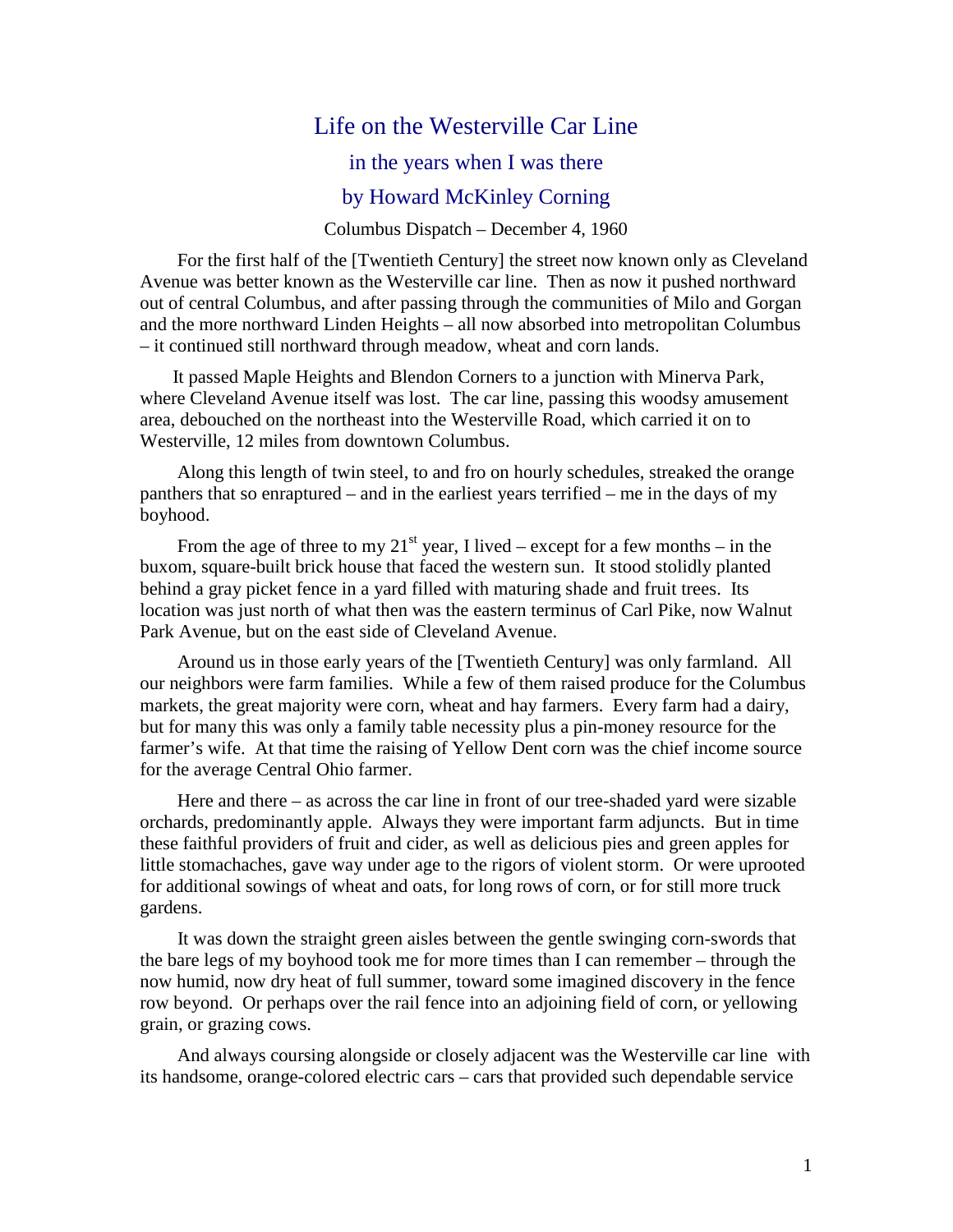for the several hundred families who lived along its tracks, for the hundreds more who lived on crossroads farther back and for many the more living in Westerville.

 McKendrie Chapel was a landmark on that line – for it had been there before the traction line threw down its bright rails in the miry clay soil of the wagon road. This small red brick structure, with its conical steeple, stood only about a sixth of a mile north of our home cluster of farm bu[i](#page-4-0)ldings. Only two fields lay between.<sup>i</sup>

 Before this simple and historic center of worship grew two rotund maples with softly clapping leaves. In growth these aspired to outdistance the steeple in its reach toward heaven. Only behind the chapel in the green half-acre burial ground of that bucolic countryside one tree a pine planted in some undetermined past, did ably exceed the steeple's height. Through its close-knit density, in summer as in winter, moved the restless Ohio winds with a note like somber music, not unpleasant to the ears of the moody youth who sometimes wandered there among the graying headstones.

 It was just beyond McKendrie Chapel that the Westerville car line angled northeastward continuing its journey. Here usually, the "up" car waited for the "down" car, passing on the hour.

 Here and there, at scattered locations along the car line, side roads entered. To the south of us was Carl Pike – with quite the best surfacing of any road for miles around – which ran west. A half-mile north of us the Mifflinville Road ran east to that small nearby community. There was an east-running road, a mile northward, at Maple Heights. Beyond that was Blendon Corners. In between those, a few other small unsurfaced roads and lanes ran to the homesteads where most of them ended.

 The car line itself was closely flanked by an almost constantly rutted road of wagon and carriage travel. In wet seasons the ruts were deep in mud, which in winter froze over, adding to the difficulties of travel. In summer, between sudden showers or deluges of rain, it wore a semblance of level smoothness, softened greatly by dust two and three inches deep. Only the bare feet of little boys and girls appreciated this velvety carpet, which passing vehicles too readily lifted into choking clouds. But despite the average difficulties of travel, only the excessive snows of winter, sweeping along the road, actually slowed horse-drawn and foot travel alike, and sometimes impeded the trolleys.

 One experience, infrequent of occasion and magical above all others, made memorable the early years of the boy's life on the Westerville car line. Over the rails from the south, moving slowly through the hot summer dusk, approached the brightly lighted, open-sided interurban pleasure car popularly known as "The Electric."

 This was magic unbelievable! No car was ever more brilliantly lighted, no crowds ever gayer! Such singing and laughter aboard! Such joyous spirits! But most of all, what brightness! If the suddenly breathless boy sighted this approaching wonder soon enough he would race for the front picket fence and there gape in wide-mouthed wonderment as the magical spectacle moved past – gazing raptly until its receding glory was eclipsed by the chapel to the north.

 It should be observed that the destination of the electric always was Minerva Park, the popular amusement resort that flourished about four miles farther north and was operated by the same concern that provided the interurban trolley service.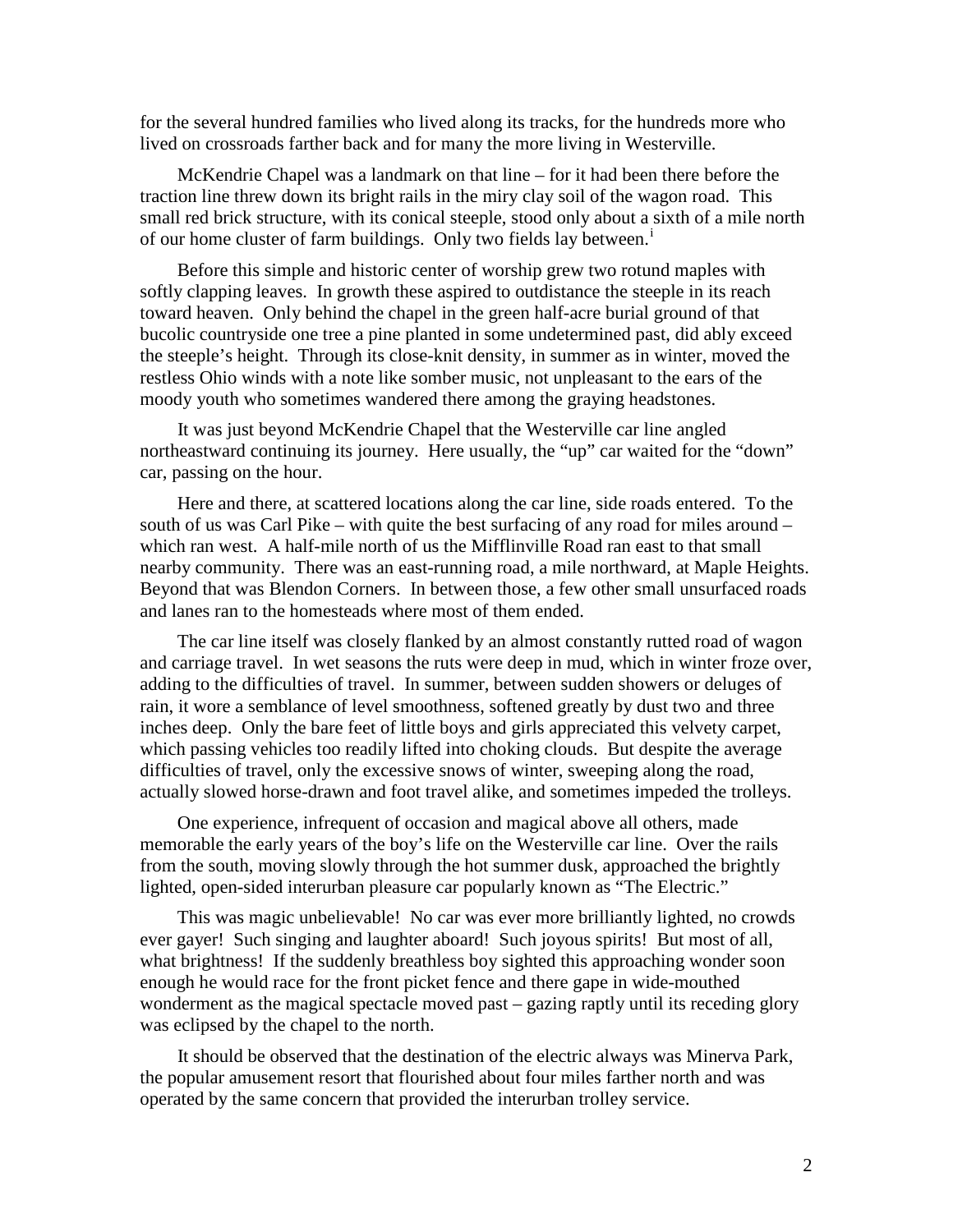At some time in the ebullient 1890s this Columbus concern had acquired a large parcel of land a little more than midway of its route to Westerville. Here in slightly irregular terrain it laid out Minerva Park, scooping out several lakes, added wooden bridges and gravel paths and landscaped a portion of the extensive wooded area. Here also it built pavilions and added the exciting paraphernalia of a mechanized amusement park. And since electrical power – then virtually in its infancy – was something it already had at its command in operation of the interurban cars, this further use of the energy was an easy additional one.

 So it was that here by day the wooden menagerie of the carousel, or merry-go-round, revolved tunefully, while the roller coaster went hurtling along its figure eight track. There was an "Old Mill" boat ride and a laughing-mirror gallery. There were popcorn and ice cream and lemonade stands and many "take your chance" deals. There were benches everywhere and picnic tables under the trees.

 Here then we came – my mother, her sister, sometimes my grandparents, always my slightly older brother – and frequently with groups of our happy friends – for our best picnics. These occasions were in those golden years from about my fourth to my tenth birthdays. And while the great basket dinners we packed with us were the core of every happy visit to the park, there were other features that made these visits memorable.

 For one thing, there was boating on the small lakes. And fishing. But most important, there was a small zoo and a large deer preserve. This later was on the extreme south side and occupied perhaps several hundred acres. Behind a high wire fence, furtively wild, moved perhaps a half-dozen deer, although never more than two or three were glimpsed a one time. But they had the native wildness in them, and they charmed the small boy who stood staring in at them. A sight of wonder! Why couldn't they be free?

 But Minerva Park was doomed to a short heyday. Around 1908 a new and grander enterprise was developed on the immediate north edge of Columbus, besides the Olentangy [River]. The old park's amusement rides and concessions were closed down and moved away. Only the deer enclosed there were the latest to go.

 Growing up in a family of six, on a small 12-acre farm (very small for that day), the boy had certain chores to perform each day after school. He had the chickens to feed and coal and kindling to bring in. His older brother did the heavier jobs. Theirs was a typical Midwestern farmyard, with sheds near and the barn and granary father out. Here lay the garden and the larger potato patch, with the small fruit running in rows or hanging on arbors. A few fences divided. Beyond the potato patch to the north stretched the cornfield which spread for several hundred feet to the stake-and-rider fence that separated the home property from the farm beyond.

It was in this cornfield that the boy saw the deer!

 Out of the soft dusk of the north – it was mid-evening in late September or early October – over the thicketed fence, soundless in movement, bounded the graceful form of the deer. Into the twilit cornfield it moved, proud head and antlers erect, alert, questioning. It halted. Then a little closer it came. Briefly it peered nervously toward the human life – the boy's brother and aunt were with him – that stood rapidly gazing in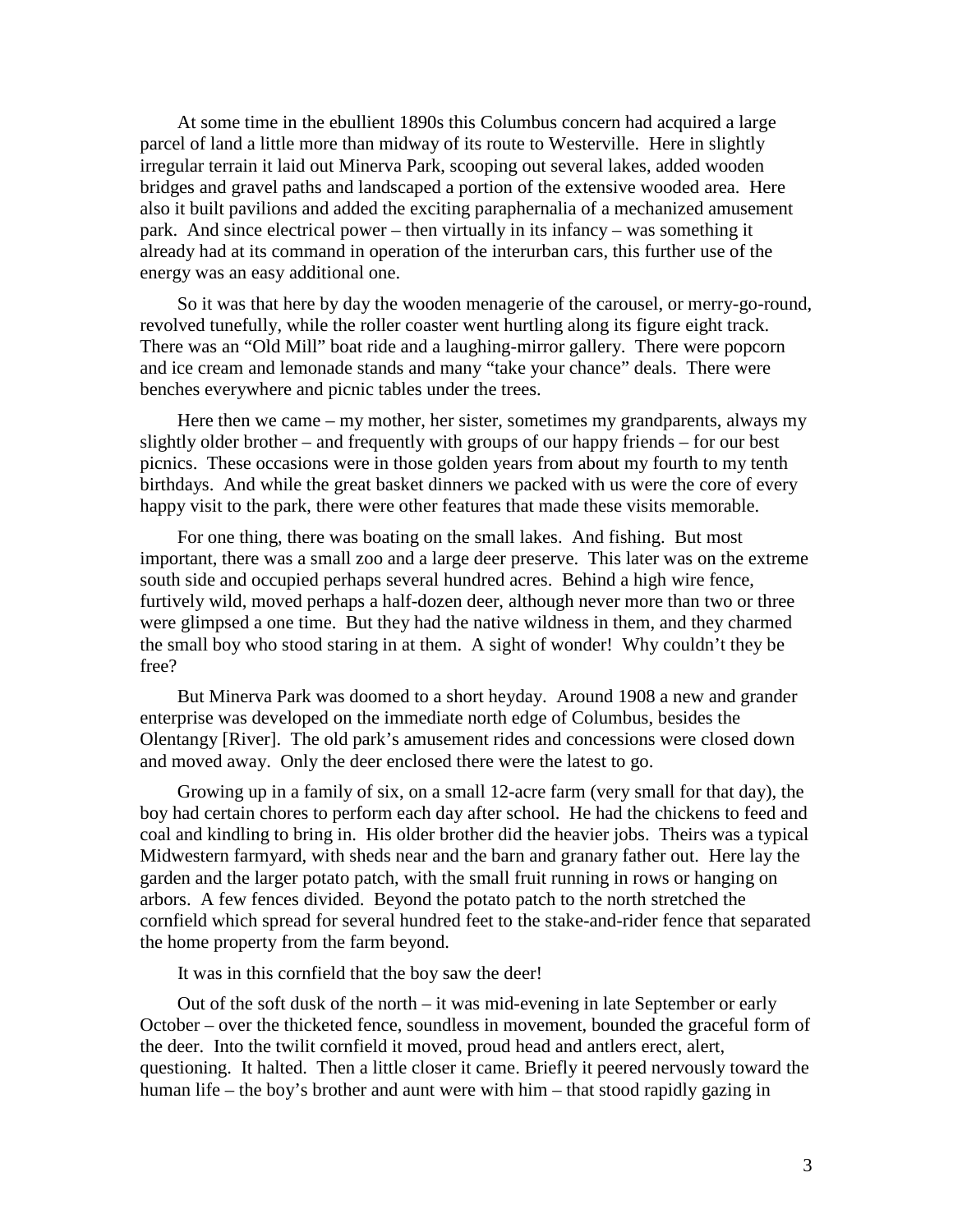response. Perhaps not more than 200 feet separated the wild creature from his surprised on lookers.

 Then, whether with curiosity satisfied or with fear overcoming the spirit of daring that had brought it so far, it gathered the speed of lightning into its limbs, and turning, leapt away. Thus for a moment the wild came back . . . then vanished forever.

 Varied but not heavy was the traffic that moved along the Westerville car line in the early decades of the century. Perhaps the heaviest car traffic was on Saturdays, when many people within walking distance of the car line took the electric cars to Columbus for banking or shopping purposes. Travelers usually came home with their arms laden. Night and morning car schedules also provided "throw-off" newspaper service, delivering Columbus papers to customers along the right-of-way. The line provided a daily freight service, with two schedules each way. The earliest such freight car was popularly known as the "hobo," because it rocked along on a minimum number of wheels. It also once ran completely over "Old Rich," an occasionally inebriate countryside character that owned and profitably operated a small farm. He survived the humiliating episode with but a few scratches. His spirited white horse, too, survived – took out for the security of the home-lot and never stopped. Demolished was Old Rich's single seated driving rig that had long been a showpiece of the countryside.

 Of rigs that passed on the car line route only a few had regular schedules. There was the plump German coal-oil man, with his three tank wagon, who came by every other Friday. He kept the home wicks burning. The ice man, leaving a moist trail in the roaddust came twice each week in warm seasons.

 Pedestrian traffic along the car line was scant – perhaps six to a dozen persons a day was average. Farm wagons were numerous and carriages fewer. A few motor vehicles passed, raining clouds of dust. From time to time in clement seasons principally, a few tramps plodded the road; some of these were fed. A few peddlers came by some afoot, some in rigs. But always mornings and late afternoons, school children were the most numerous, with roads serving only where a shorter cut across fields was impossible.

 Probably the larger number of travelers, by foot or in buggies, came by on Sundays, bound for McKendrie Chapel. Another occasion that brought increased traffic was Memorial Day, then more commonly referred to as Decoration Day.

 On that day persons with relatives or friends buried in McKendrie church yard came from all directions to leave their tributes. Surrounded on three sides by farm fields, this memorialized area, in the usually bright warmth of early summer, blossomed briefly with uncommon brilliance.

 Marching up from Linden in those early years came the veterans of the GAR fife and drum corps in advance. Somehow their mournful music charmed a small boy's heart and tingled in his veins. For on at least two Memorial Days that the boy recalled, several of the opposing men in gray, defenders of the lost cause, marched in step with the more numerous men in blue.

 Perhaps it was in the middle years of World War I that the growing youth realized that the age in which he was maturing was an age that was passing away. Each year